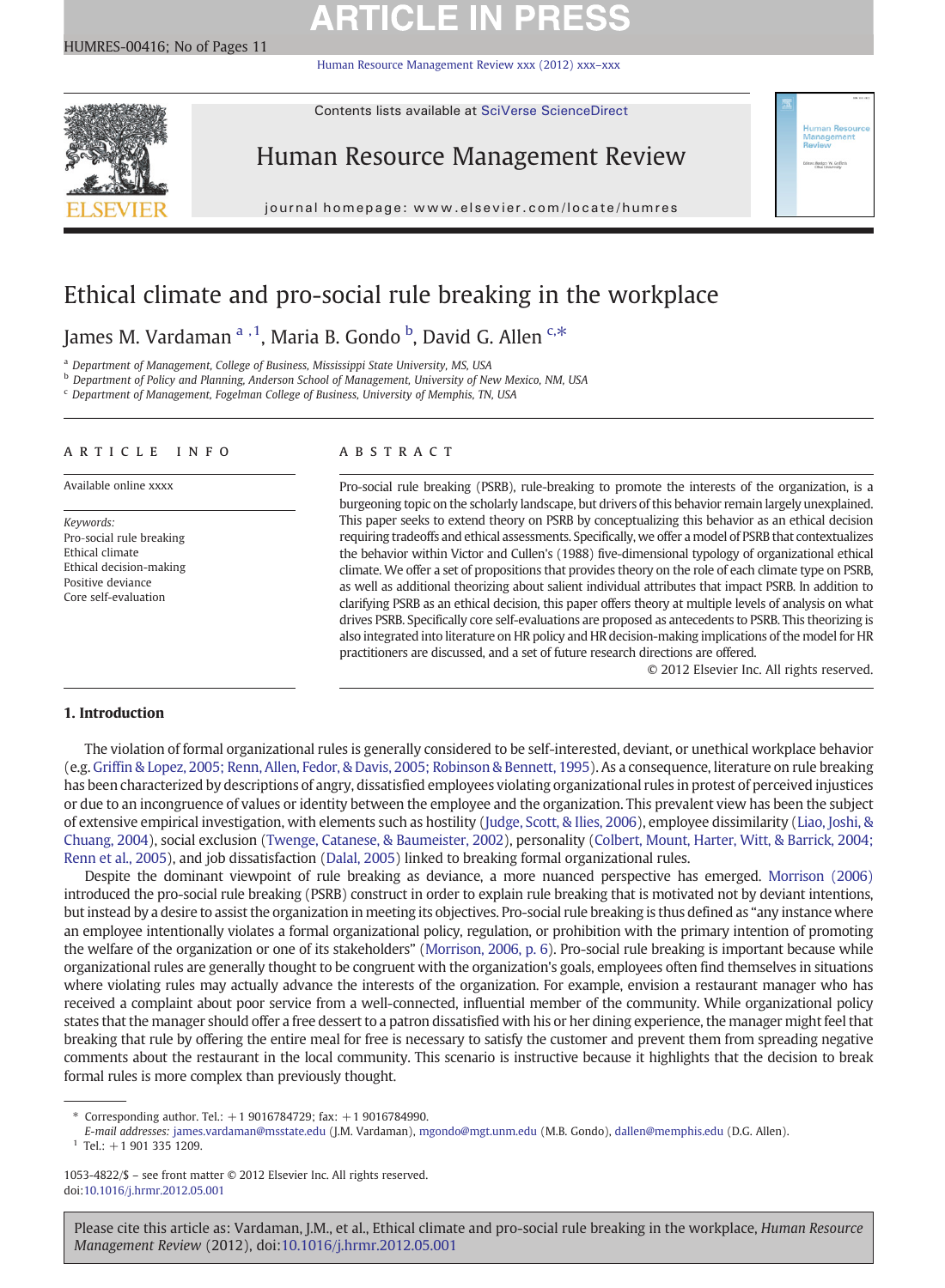### 2 J.M. Vardaman et al. / Human Resource Management Review xxx (2012) xxx–xxx

Despite recent interest in PSRB, research on its antecedents has been fairly limited. [Morrison \(2006\)](#page--1-0) reported that risk propensity, co-worker behavior, and job autonomy were significant predictors of well-intended rule breaking, while [Dahling, Chau, Mayer, and](#page--1-0) [Gregory \(2010\)](#page--1-0) validated the PSRB construct and linked conscientiousness to PSRB. Adding to the complexity of PSRB is the fact that the behavior also seems rife with ethical concerns, such as whether breaking a formal rule to help the organization is worth the risk to one's personal interests, or whether the decision to break a rule to maximize performance is warranted at the expense of violating social or organizational obligations. Given this, the decision to break a formal rule, even with good intentions, appears often to be a decision not always between right or wrong alternatives, nor between good and bad choices. Instead PSRB decisions are often between right and right, or between one bad choice and another. Thus, PSRB is a process in which the decision-maker is forced to make significant tradeoffs and cope with ethical dilemmas, such as whether to violate organizational policy and offer a free meal to a disgruntled customer who could damage the restaurant's reputation and standing in the community. Despite findings that suggest the prevailing ethical climate in an organization often has an impact on how employees make ethical decisions, ([Bulutlar & Oz, 2009;](#page--1-0) [Neubaum, Mitchell, & Schminke, 2004; Sonenshein, 2007](#page--1-0)), PSRB has not been conceptualized as an ethical decision, and nothing is known about the ways in which organizational factors such as ethical climate systematically shape PSRB. This lacuna in our understanding of PSRB suggests theorizing on these issues (and others) is much-needed.

Thus, the purpose of this paper is to provide a more-comprehensive model of PSRB that synthesizes established research with theorizing on the impact of ethical climate on PSRB. In so doing, we aim to explicate the role of ethical climate in fostering PSRB behavior and provide insight into how this behavior maybe engendered or mitigated. The model is guided by attention to ethical climate theory as well as extant empirical work on the antecedents of PSRB, specifically core self-evaluations (CSE). The paper is driven by a primary question: how does ethical climate influence an individual's decision to engage in pro-social rule breaking? We argue that the ethical climate types proposed by [Victor and Cullen \(1988\)](#page--1-0) impact PSRB both directly and by moderating relationships between individual attributes and PSRB. Our theoretical model is presented in Fig. 1.

### 2. Theory development

### 2.1. Pro-social rule breaking

Because the pro-social rule breaking construct is bourgeoning on the scholarly landscape, it is imperative that we define the concept as it is used here. A vital component of the PSRB construct is the definition of "pro-social." The concept of pro-social behavior originates in the behavioral sciences literature, and was first applied to an organizational context by [Brief and Motowidlo \(1986\)](#page--1-0), who proposed that individuals often go above and beyond the specific responsibilities that are assigned to them in an effort to aid others.





Fig. 1. Conceptual model of ethical climate and PSRB in the workplace.

Please cite this article as: Vardaman, J.M., et al., Ethical climate and pro-social rule breaking in the workplace, *Human Resource* Management Review (2012), doi[:10.1016/j.hrmr.2012.05.001](http://dx.doi.org/10.1016/j.hrmr.2012.05.001)